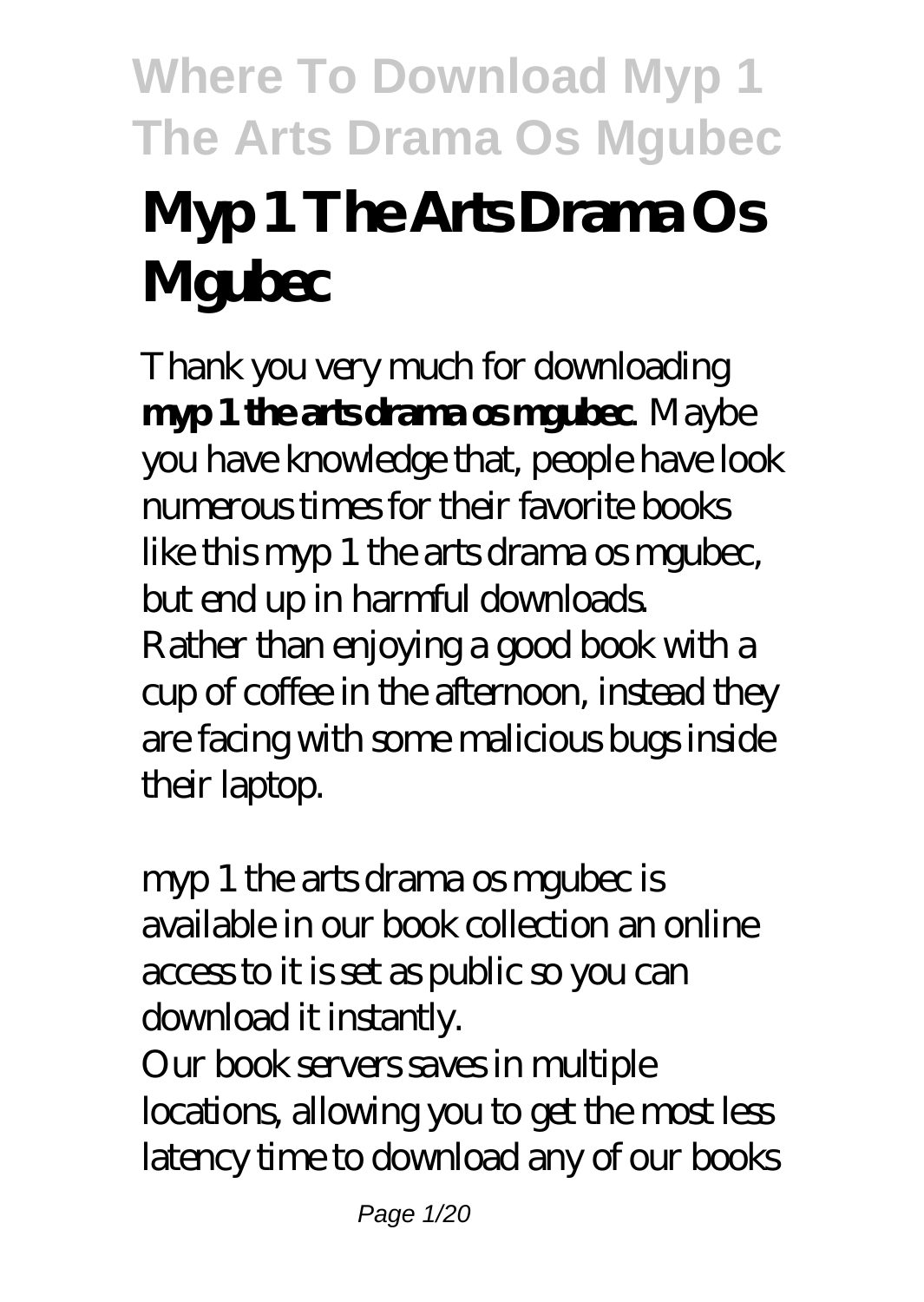like this one.

Kindly say, the myp 1 the arts drama os mgubec is universally compatible with any devices to read

*MYP Drama 6-10 How to Adapt Picture Books into Drama* Introduction to Theatre and Drama Arts: Lecture 1 - Introduction MYP Performing Arts (Drama) - June 2020, Radio Plays -Trouble In The Jungle 2019 MYP Presents: A Night of Music \u0026 Drama

MYP DRAMA PORTFOLIO FINAL 2019 PLAY MYP DRAMA AKANI<sub>FICA</sub> art Drama school and acting agency Short film: I WISH 2019 MYP Presents: The Jungle Book Kids *Dandelion Theatre Arts - Jack and The Beanstalk - Video 1* The emergence of drama as a literary art - Mindy Ploeckelmann The Jungle Book! Literacy, Drama \u0026 Storytelling for KS2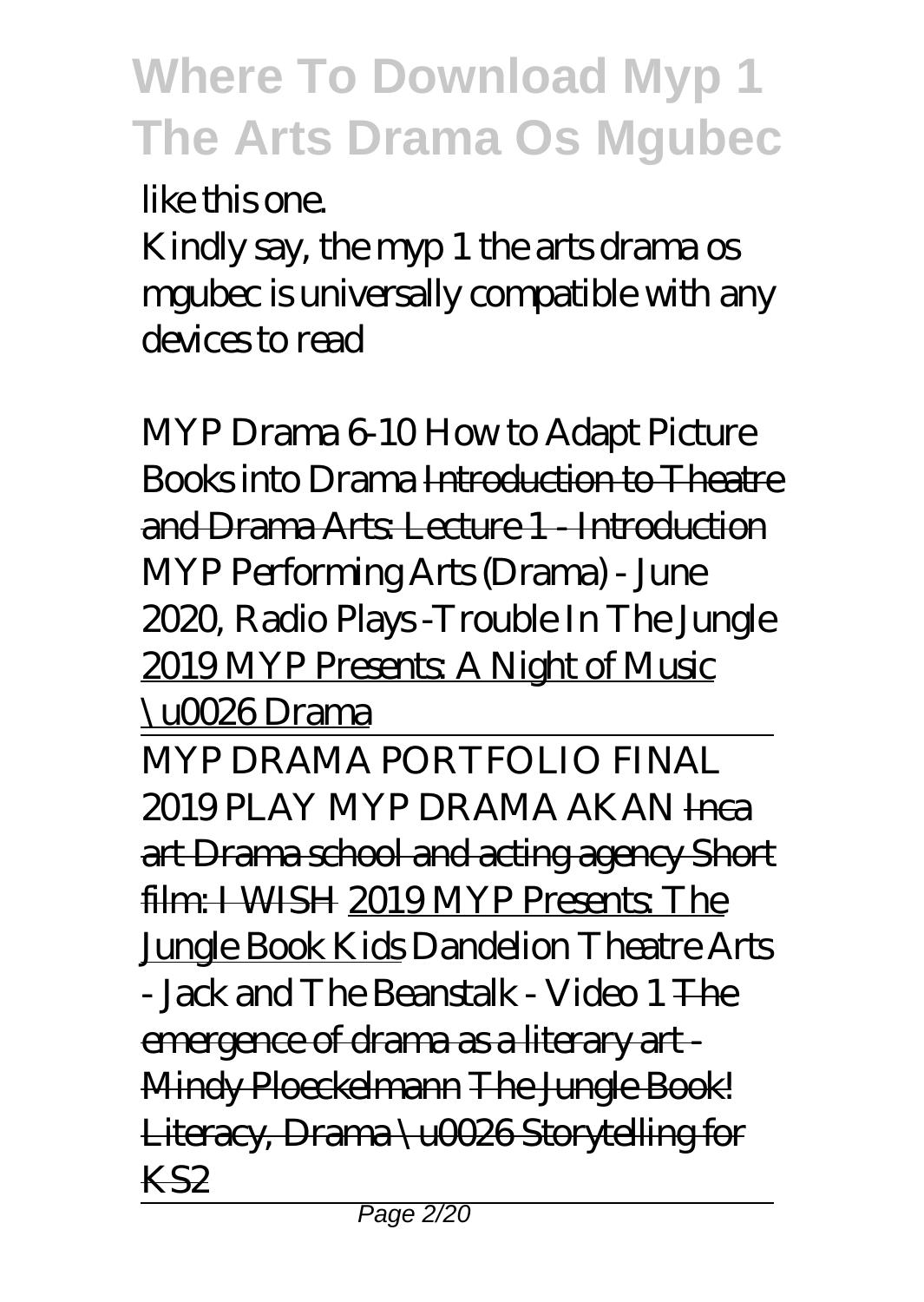DO THIS TO ACE MYP E-PORTFOLIOS! | Complete E-portfolio Guide + MYP Course Structure | Salem AbbarJohn Axe Arts Week invites you to a Drama Showcase, A Night At The Theatre.

Introduction to Theatre and Drama Arts: Lecture 5 - Musical Theatre Architecture and The Art of Theatre Design, by Richard Pilbrow7 Types of Theater in the Philippines *MYP Introduction - September 2020 IB VISUAL ART | MYP 5 (10TH GRADE)* MYP Art Gallery 2019-20 Mathematics for the MYP 4\u00265: by Concept *How to prepare for Paper-2 UGC NET PERFORMING ARTS I Dance/Drama/Theatre*

Dandelion Theatre Arts Workshop - The Jungle Book Video 3MYP 2 Drama - No Contact **MYP Drama Presentation - EMWS** Ages 9-18: Summer Performance Page 3/20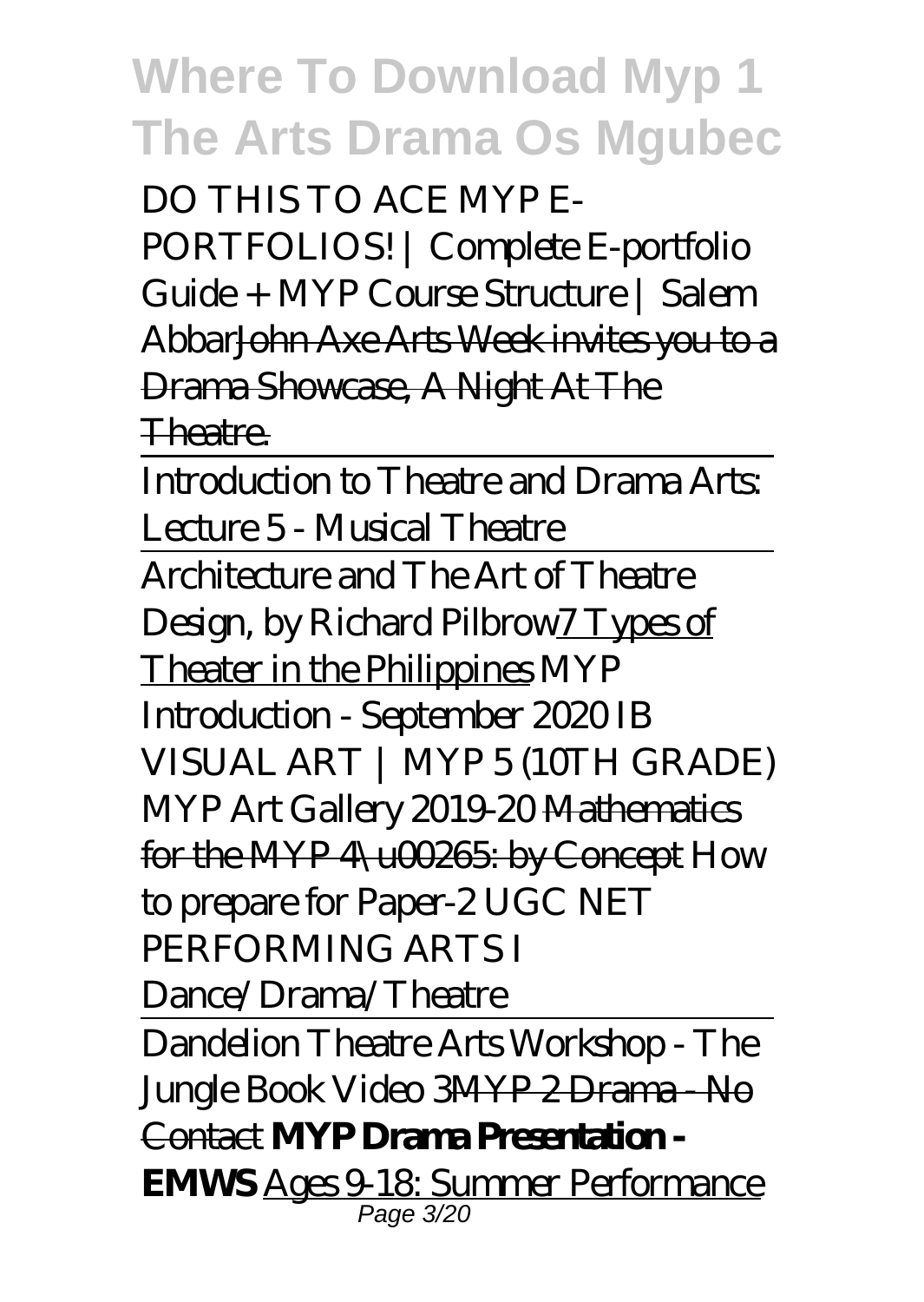Camp Disney The Jungle Book Kids Jungle Book Main Show **Jungle Book** Jungalbook Act 1 Carrboro Elementary Players Jungle Book BTAA Jungle Book Kids Summer 2018

Myp 1 The Arts Drama MYP1: Drama Unit 1: Introduction to Drama When engaging in drama activities and creating dramatic performance students will develop skills in generating ideas, including the use of brainstorming. They will identify elements of drama: language, terminology, actions and vocal expression. Students will be introduced to how to keep a

MYP 1 The Arts Drama In MYP years 1 to 3, arts course structures include a minimum of one visual arts discipline and one performing arts discipline followed by a choice of Page 4/20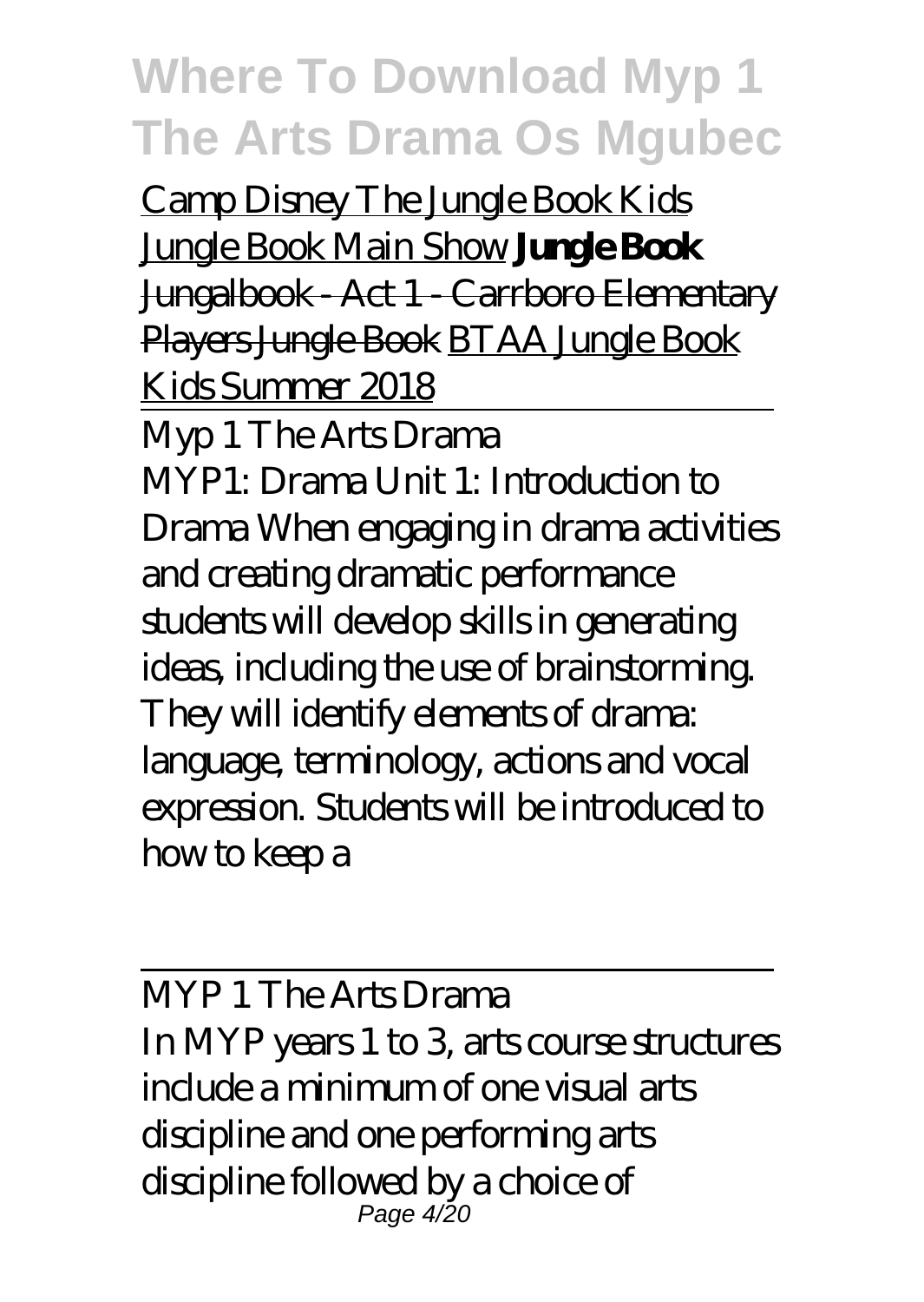disciplines in years 4 and 5 of the programme. The arts disciplines offered in the MYP are: Visual art. Media. Drama. Music. Dance. Schools can organize the study of arts in the MYP as:

Arts in the MYP | International Baccalaureate ...

Drama. Students in MYP 1 – 3 experience Drama as part of their more holistic adventure into the Arts. In MYP1 students explore the stage and become acquainted with the basic vocabulary of Theatre. Students have several opportunities to get comfortable performing. The focus begins with physical components of acting through mime.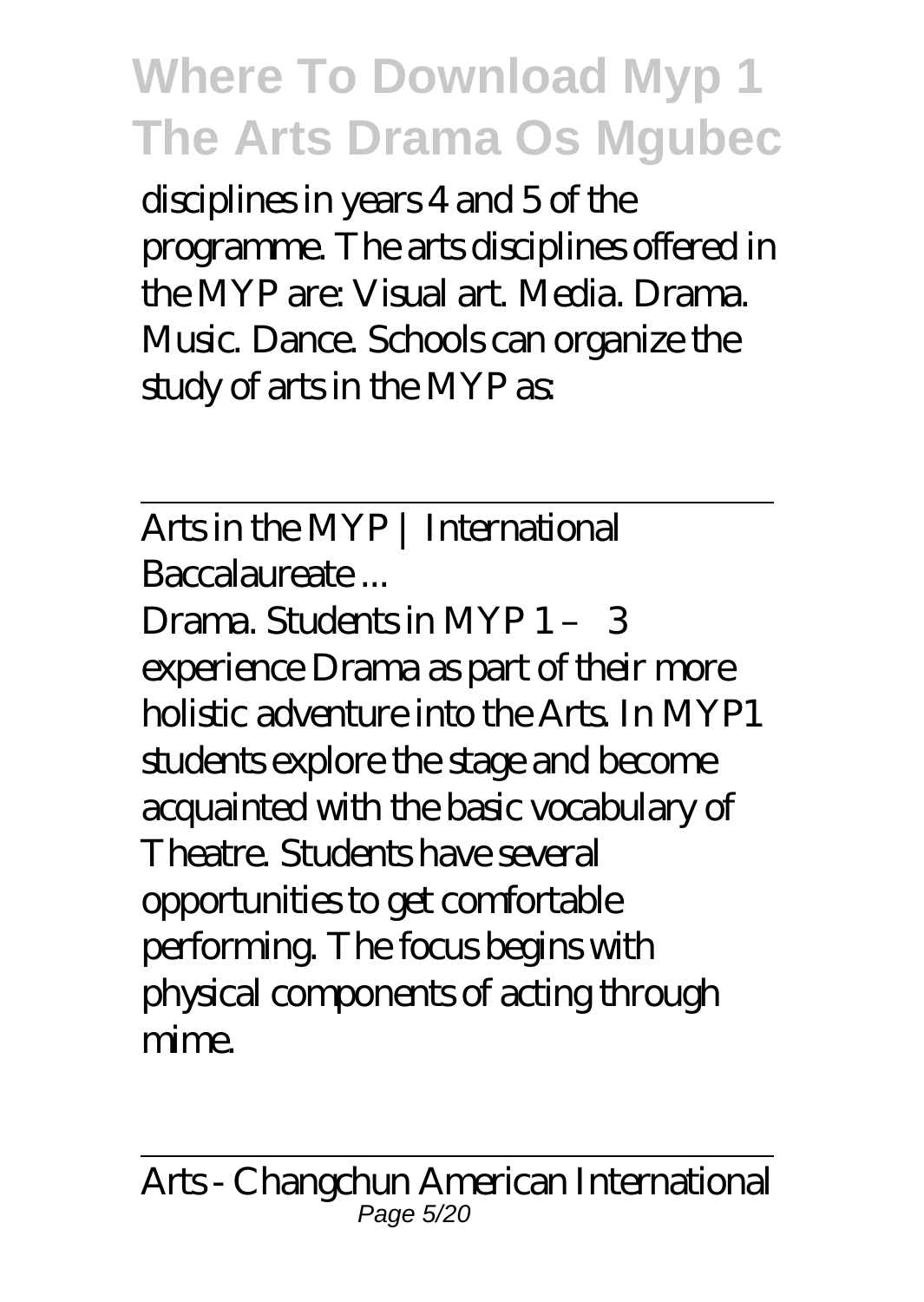#### School

Welcome to MYP 1 Drama! The first unit you will study in Drama at AICS is a World Theatre unit on Storytelling, You will need to keep a journal for the course in which you detail all of your planning and ideas as well as presenting your summative assessments. Your teacher will explain the exact format they would like you to use.

MYP 1 - Drama@BIS MYP Drama Philosophy: The objectives of MYP Drama state the specific targets that are set for learning in the subject. They define what the student will be able to accomplish as a result of studying the subject. The arts objectives interrelate with each other and form the basis of the student' s experience in the arts.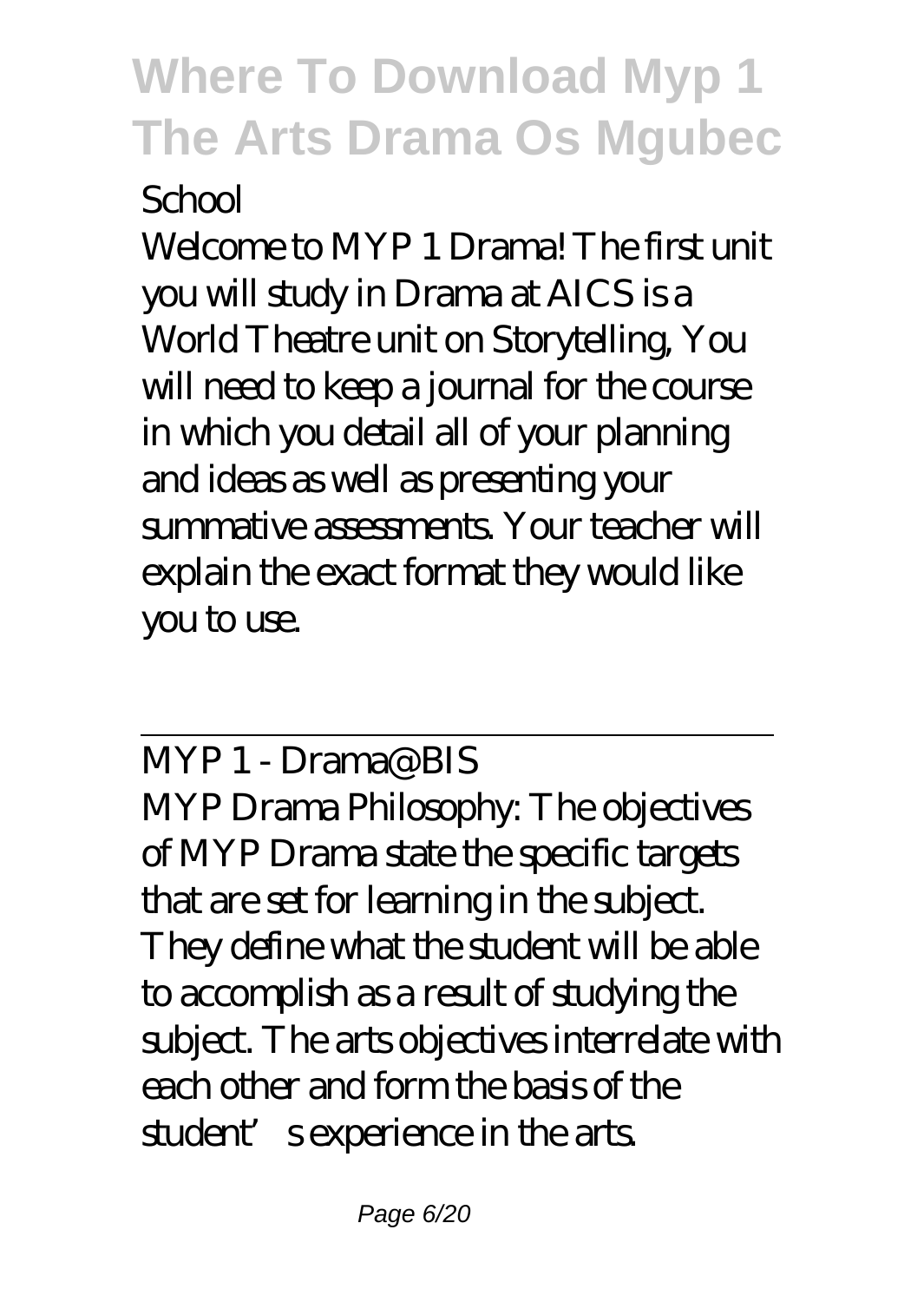MYP Drama - EISM Drama MYP 1 The Arts Drama . 2 MYP1: Drama Unit 1: Introduction to Drama When engaging in drama activities and creating dramatic performance students will develop skills in generating ideas, including the use of brainstorming. They will identify elements of drama: language, MYP 1 The Arts Drama In MYP years 1 to 3, arts course structures include a  $minima$ 

Myp 1 The Arts Drama Os Mgubec aplikasidapodik.com The MYP promotes sustained inquiry in arts by developing conceptual understanding within global contexts. Key concepts such as aesthetics, change, communication and identity broadly frame the MYP curriculum. Related Page 7/20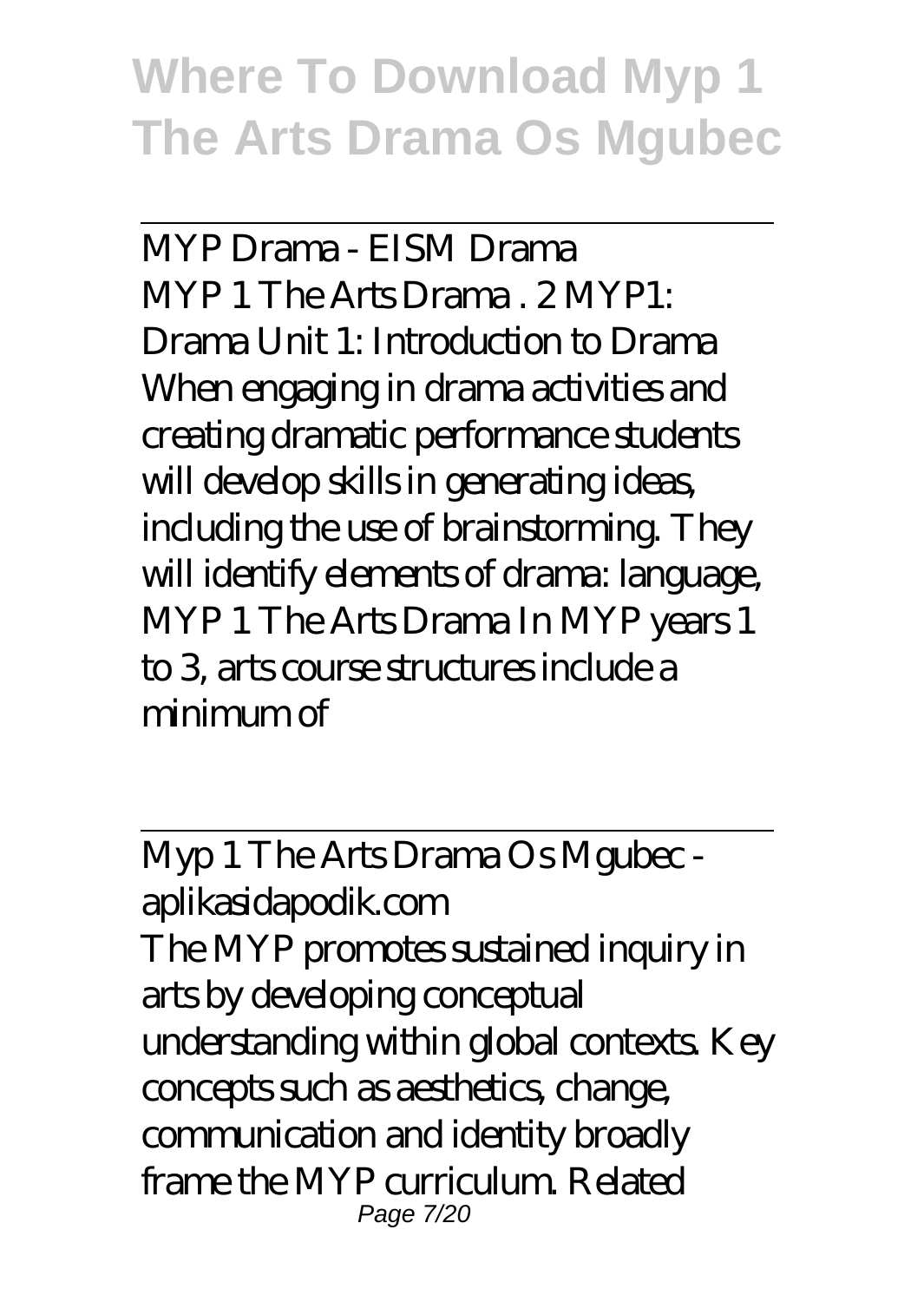concepts promote deeper learning grounded in specific disci-plines. Examples of related concepts in MYP arts include interpretation,

International Baccalaureate Middle Years Programme Subject ...

Arts Drama Os Mgubec Myp 1 The Arts Drama Os Mgubec Yeah, reviewing a books myp 1 the arts drama os mgubec could be credited with your close friends listings. This is just one of the solutions for you to be successful. As understood, execution does not recommend that you Page 1/9. Myp 1 The Arts Drama Os Mgubec Page 3/5

Myp 1 The Arts Drama Os Mgubec The MYP promotes sustained inquiry in arts by developing conceptual Page 8/20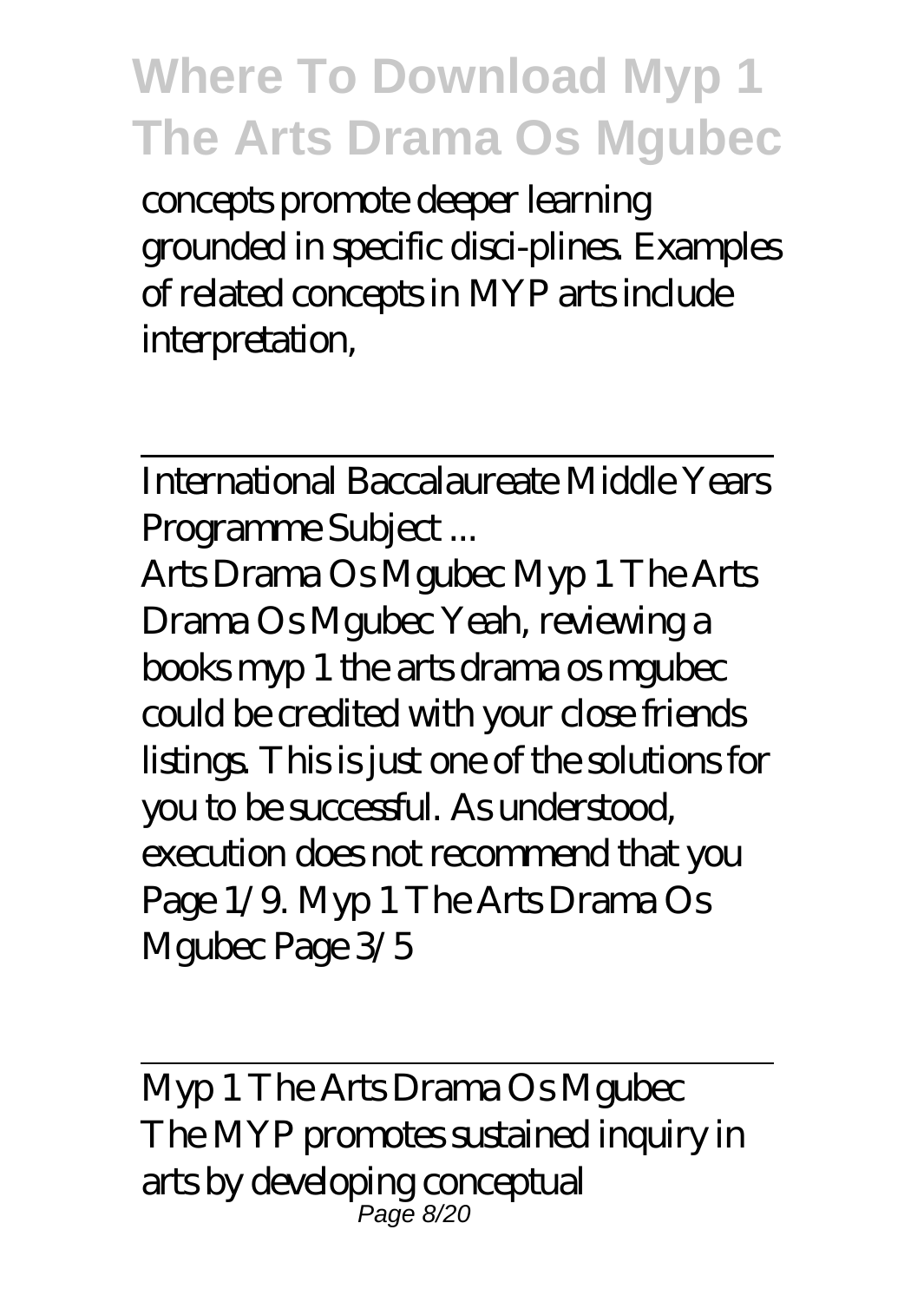understanding within global contexts. Key concepts such as aesthetics, change, communication and identity broadly frame the MYP curriculum. Related concepts promote deeper learning grounded in specific disciplines.

Arts | myp-curriculum 1 Year level: MYP Subject: Drama Overview Wks Key Concept Global Context Related Concepts Statement of Inquiry Content Objectives ATL Skills Service as Action Introduction to Drama 5 Systems Identity and Relationships Structure Boundaries We need collaboration, structure, clear boundaries and systems for

Year level: MYP Subject: Drama - Baken Park Lyceum Page 9/20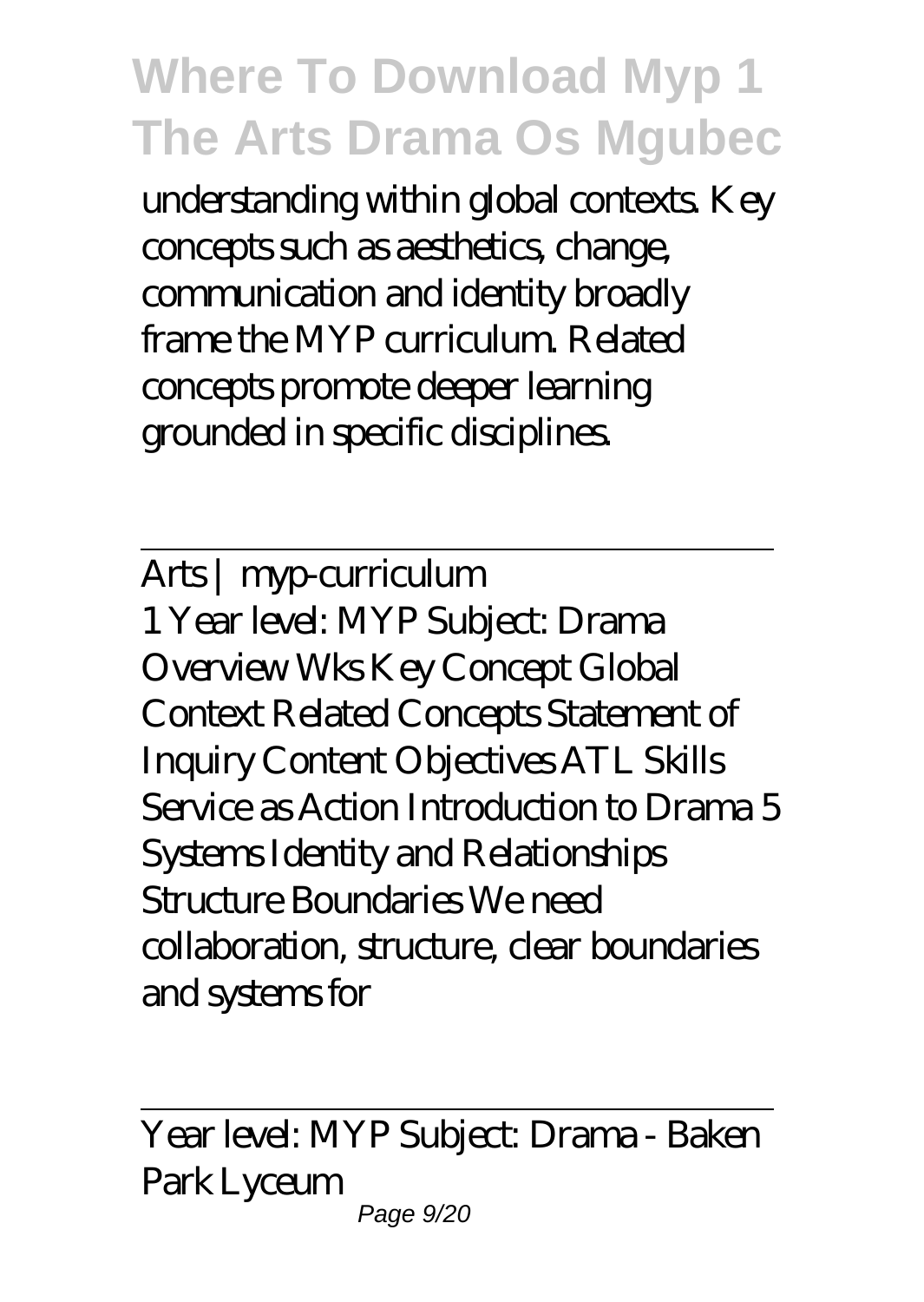The MYP Drama programme at Renaissance College engages students in an active relationship with the art of Theatre and encourages both autonomous and collaborative learning. It promotes the growth of creativity, nurtures the imagination

MYP DRAMA OVERVIEW for RCHK Year 9 MYP Drama Homework Week 1 Beginning Monday 12th August, 2014. View the clips below and write in your DW what you like or dislike about the acting and vocal work that you see and hear.

Year 9 MYP Drama - The Arts at Chatsworth ART MYP Curriculum Map – Østerbro International School - Arts 5 MYP 2 – Page 10/20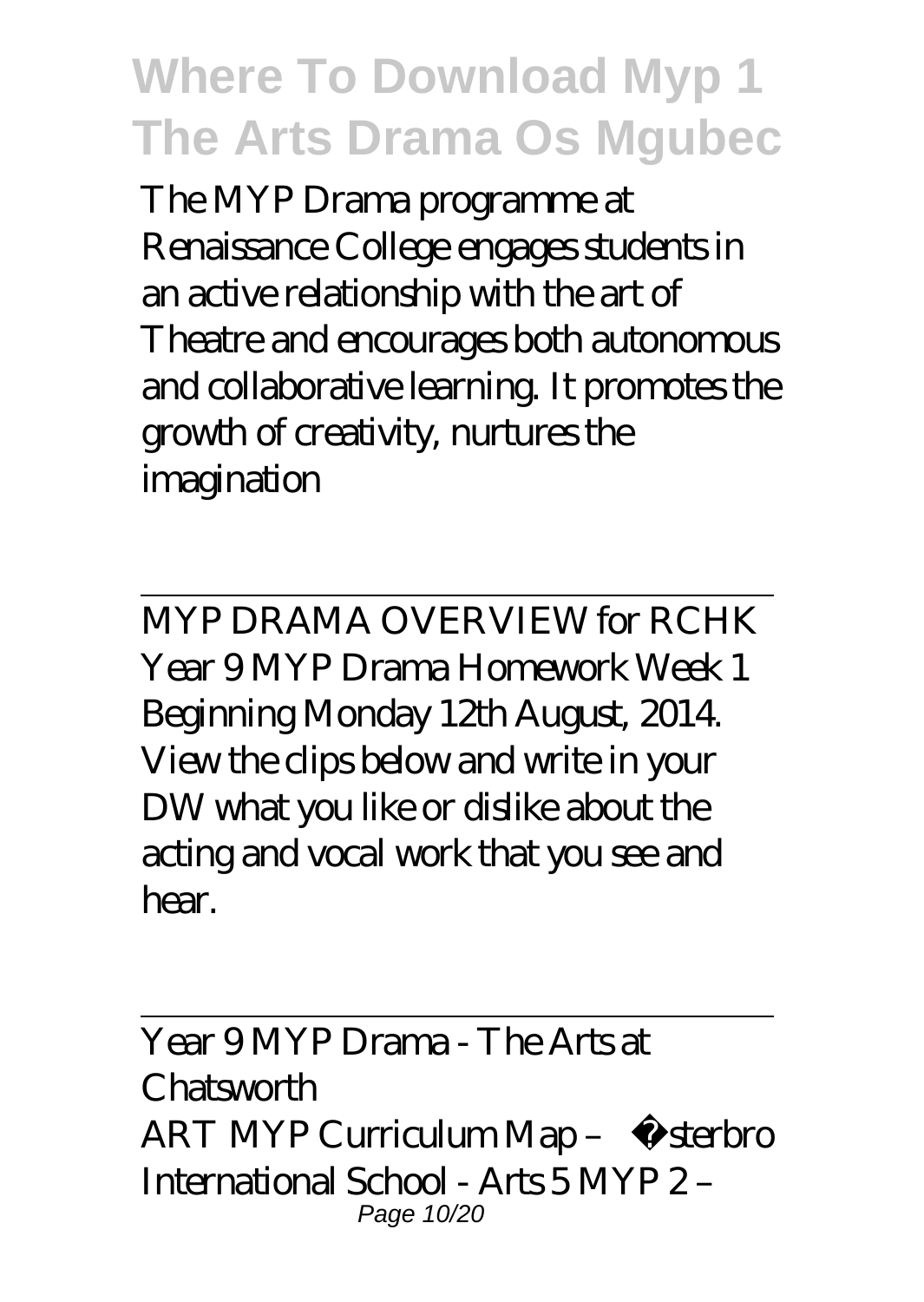TERM 1 - DRAMA UNIT TITLE MYP OBJECTIVE S ATL SKILLS CONCEPT STATEMENT (Statement of Inquiry) UNIT QUESTION (Inquiry Questions) GLOBAL CONTEXT(S) AOI Understanding Taking Action Reflecting Summative Assessment Task(s) (Criteria) UNIT CONTENT Comic

ART MYP Curriculum Map - Østerbro International School - Arts learning, MYP arts can develop meaningful explorations. Many inquiries into arts concepts naturally focus on personal and cultural expression. However, courses in this subject group should, over time, offer students multiple opportunities to explore all MYP global contexts in relationship to the aims and objectives of the subject group.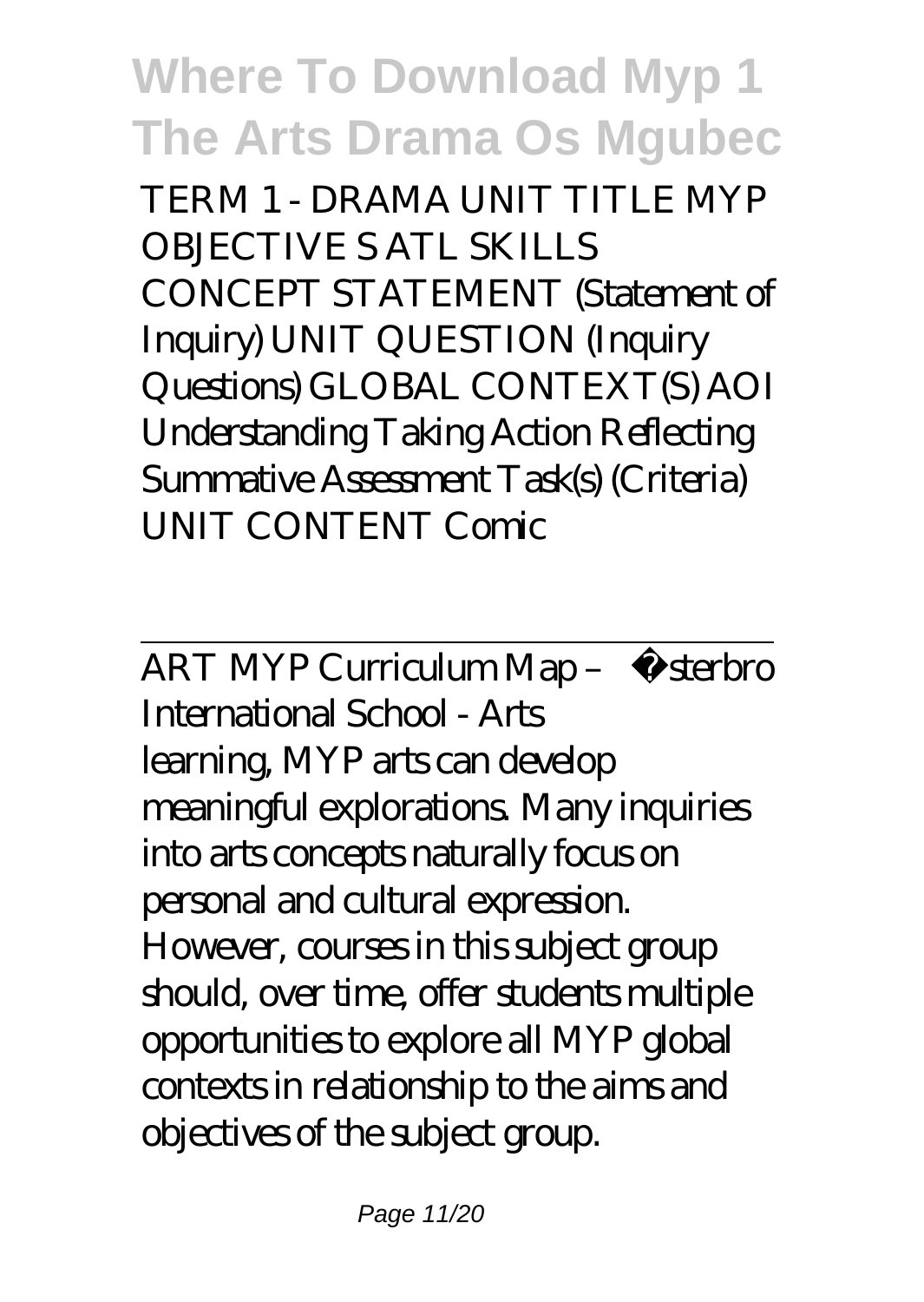MYP Arts: Performing and Visual MYP Drama; Grade 7: MYP 1. Gr.7 Homework; Gr.7 Photos; Grade 8: MYP 2. Gr.8 Homework; Gr.8 Photos; ... Unit 1: Introduction to Drama. 2 week workshop; Assessment: Diagnostic; Area of Interaction: Approaches to Learning ... 6 week unit; Assessment: all four Arts criteria assessed; Area of Interaction: Environment; Unit Question: What is the ...

Grade 7: MYP 1 - EISM Drama It is your very own epoch to behave reviewing habit. accompanied by guides you could enjoy now is myp 1 the arts drama os mgubec below. You can literally eat, drink and sleep with eBooks if you visit the Project Gutenberg website. This site features a massive library hosting over Page 12/20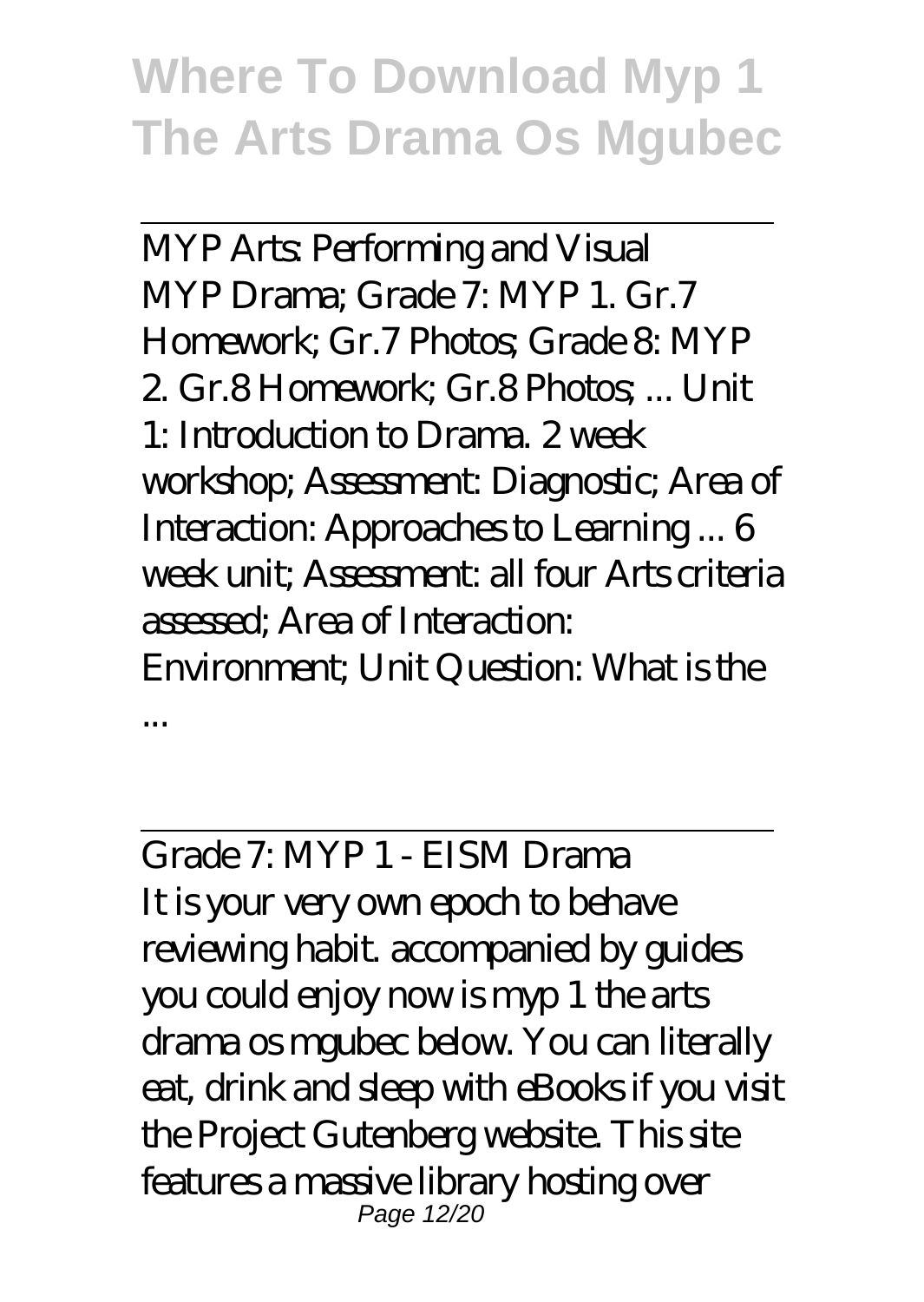50,000 free eBooks in ePu, HTML, Kindle and other simple text ...

Myp 1 The Arts Drama Os Mgubec costamagarakis.com The Arts: Visual Art, Music, & Drama in MYP 1-3, Visual Art or Music in MYP 4-5 Design Technology: MYP 1-5 In MYP1 and 2 students also take PSHE (Personal and Social Health Education) classes to assist in the transition from the Primary, whereas in MYP 4 and 5 students follow a slightly changed curriculum offering choices which will lead on to the Diploma Programme.

Middle Years (MYP) - The Codrington School the Philadelphia Symphonic Orchestra. Students will be expected to keep an Arts Page 13/20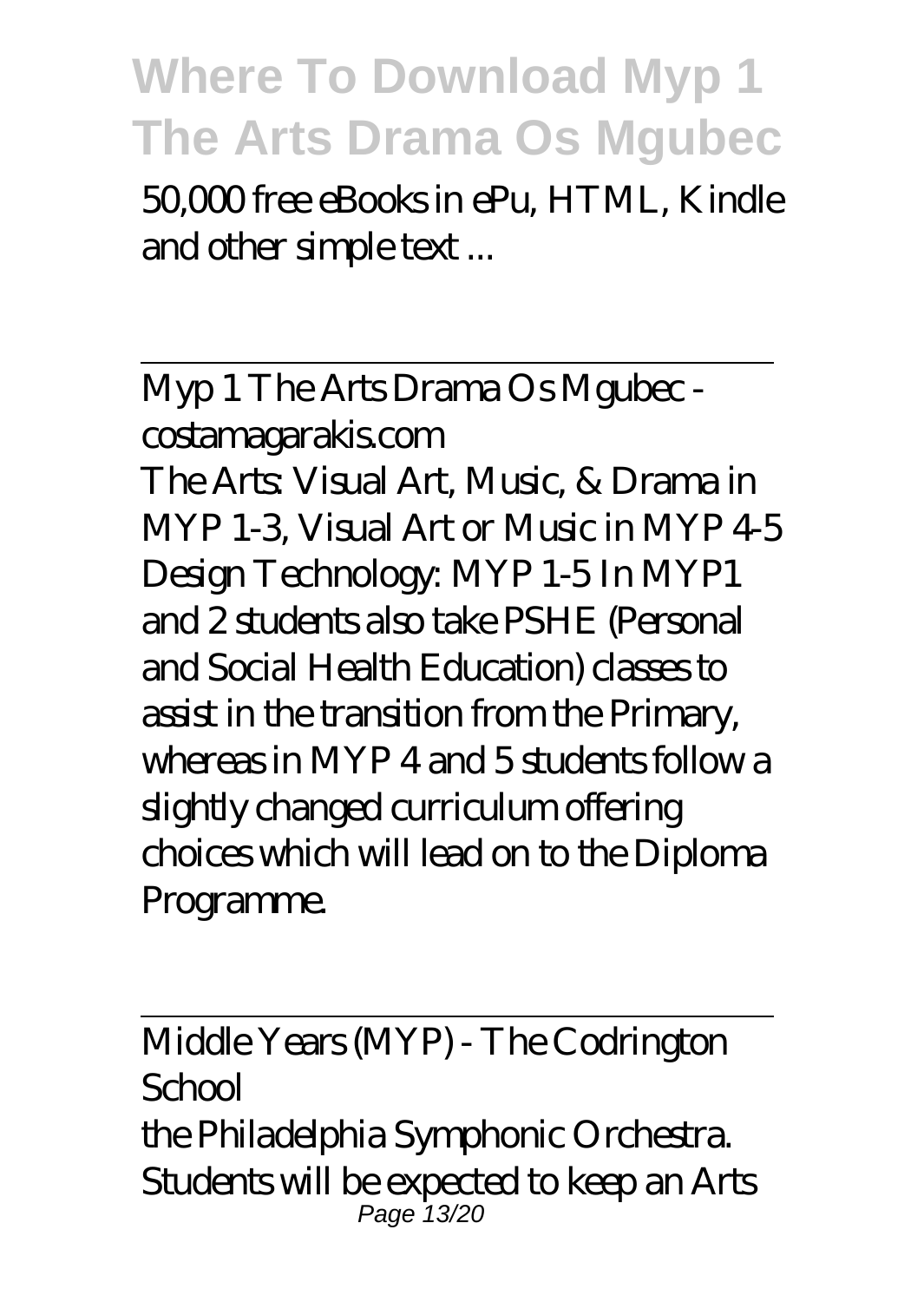Process Journal that will be used to help document their progress, as well as their home study. MYP 1 (Grade 6) Drama: Drama at the MYP 1 Level focuses on developing performance skills by exploring the tools available to every performer: voice, body and imagination.

Interdisciplinary Thinking for Schools: Ethical Dilemmas MYP 1, 2 & 3 is not your average textbook resource. Innovative ethical design projects illustrated with spectacular artwork will connect students to exciting and purposeful learning. Rich primary research includes interviews with the following visionaries: Alberto Alessi, Astronomer Royal Martin Rees, Dr. Jane Goodall, Jared Della Valle and the Stephanie Alexander Kitchen Garden Page 14/20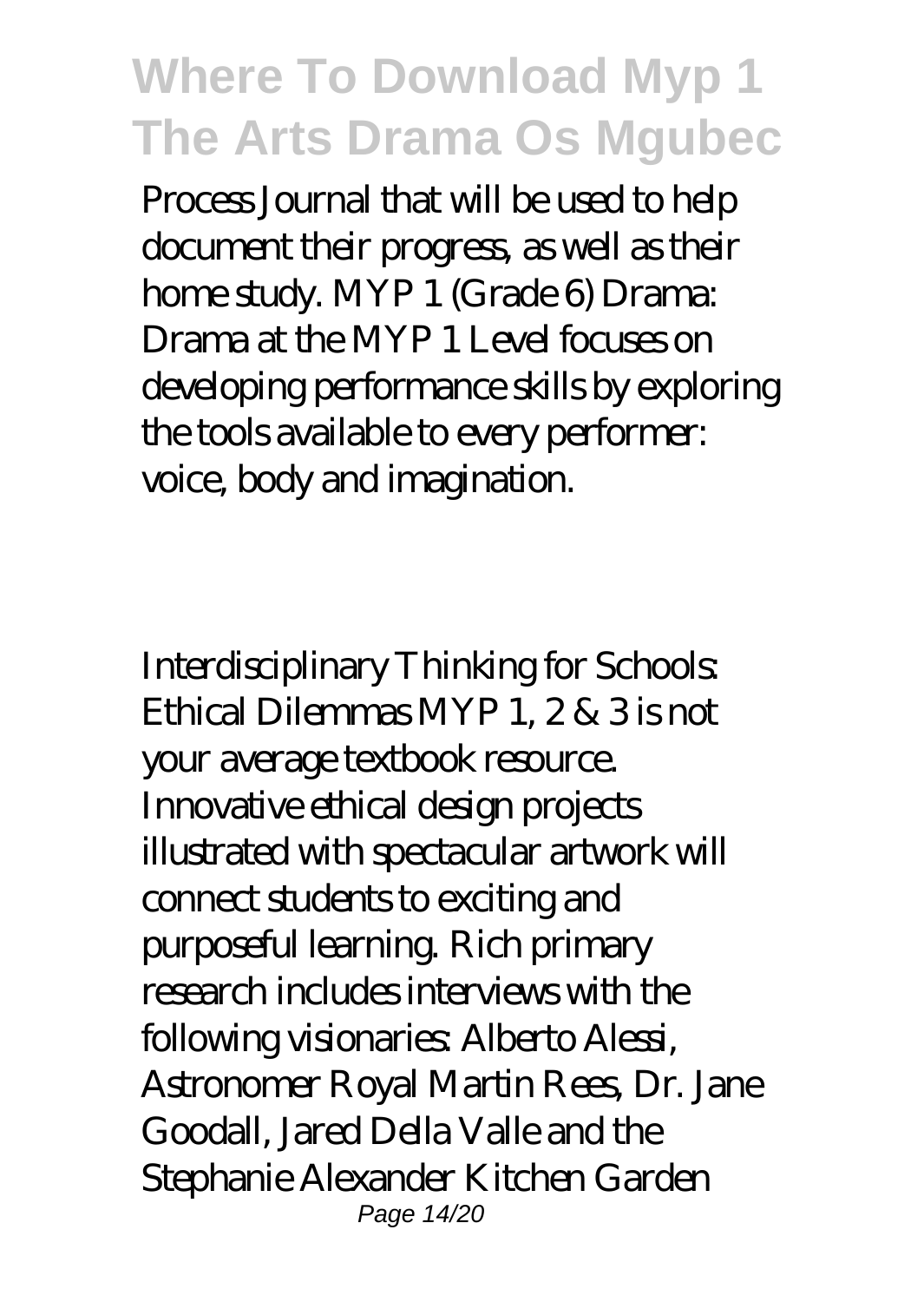Foundation. The interdisciplinary units have been written with a focus on creativity, critical thinking and exploration of embedded ethical dilemmas. Our strategies support the growth of an innovative and student-centered curriculum to generate real world, sustainable solutions to problems in keeping with the IB MYP philosophy.

A concept-driven and assessment-focused approach to Language and Literature teaching and learning. - Approaches each chapter with statements of inquiry framed by key and related concepts, set in a global context - Supports every aspect of assessment using tasks designed by an experienced MYP educator - Differentiates and extends learning with research projects and interdisciplinary opportunities - Applies global contexts in meaningful ways to offer an MYP Page 15/20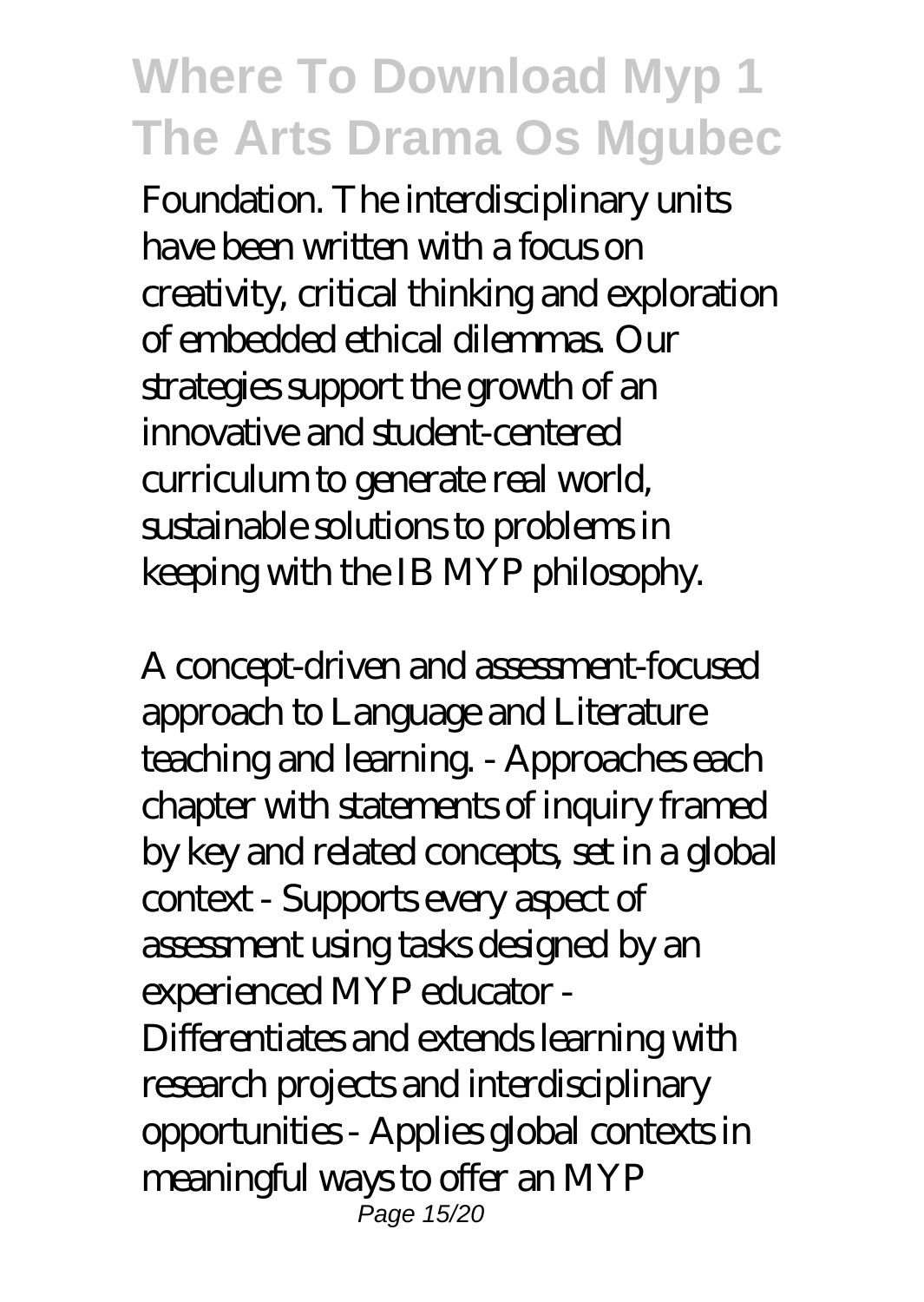Language and Literature programme with an internationally-minded perspective

The 'ECIS International Schools Directory 2009/10' contains up-to-date facts on more than 800 schools worldwide and comprehensive details of over 570 of them which are ECIS members.

The purpose of this book is to showcase K-12 unique and educational significant activities that we may all learn from. The essays in the book, under girded by sound research, highlight remarkable activities that are already taking place around the world. The essays offer a detailed description of a classroom or a school; provide an interpretation of what is taking place in this setting and why; and inform readers about what can be learned from the setting. Some readers will appreciate the vivid descriptions, which will Page 16/20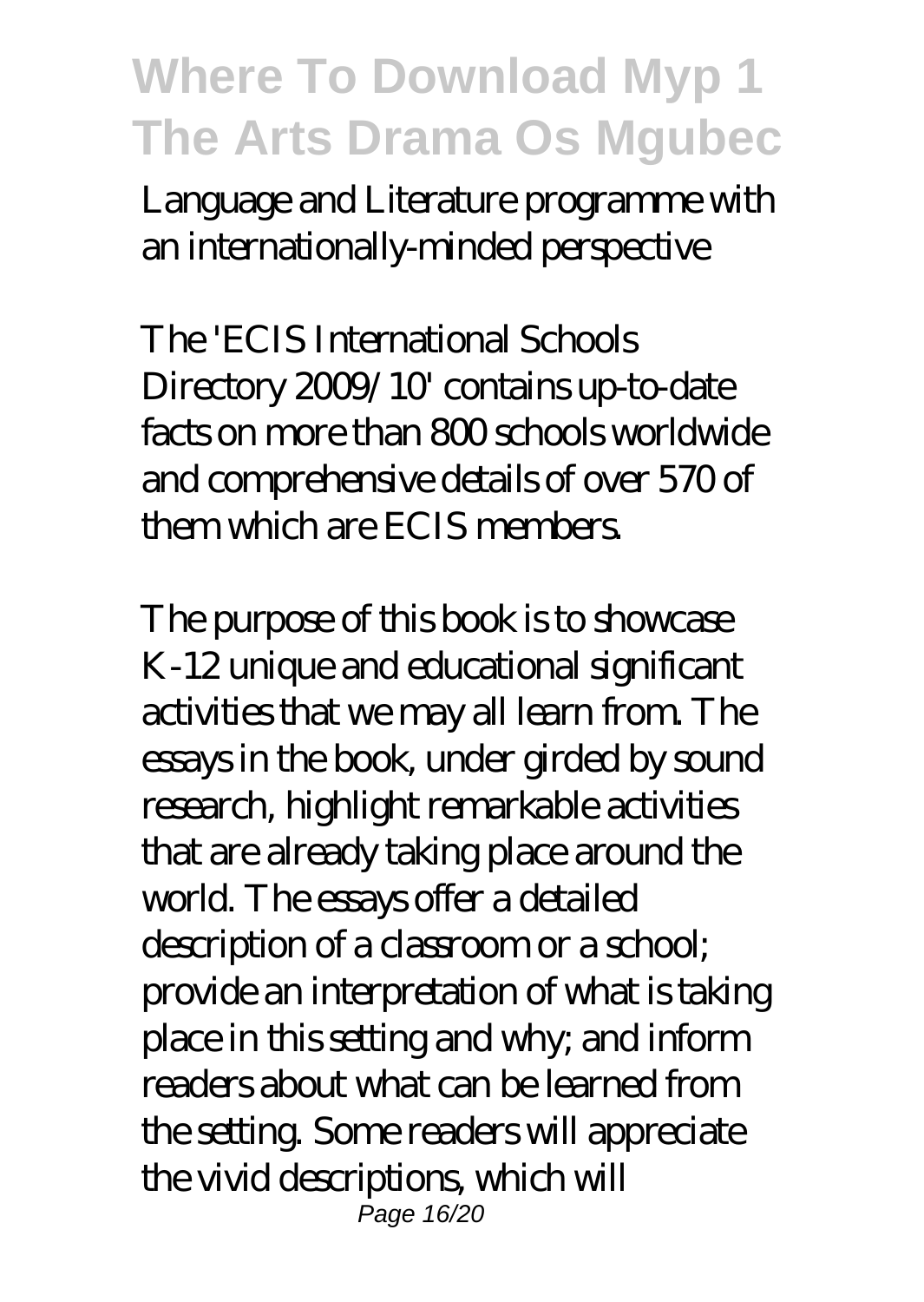encourage them to push their own thinking. Others may learn from the author's discussion of essential ideas from the essay, which can be reflected upon and tranferred into other situations. All readers are likely to appreciate hearing about the varied and creative activities. The stories of these noteworthy teachers fall into four categories risk-taking creativity, care and community, and interconnectedness. Within these themes are ideas that teachers can use to create their own remarkable classrooms. Each theme is discussed and then several examples of how the theme plays out in the educational setting are described.

Peterson's Private Secondary Schools: Traditional Day and Boarding Schools is everything parents need to find the right day or boarding private secondary school for their child. Readers will find hundreds Page 17/20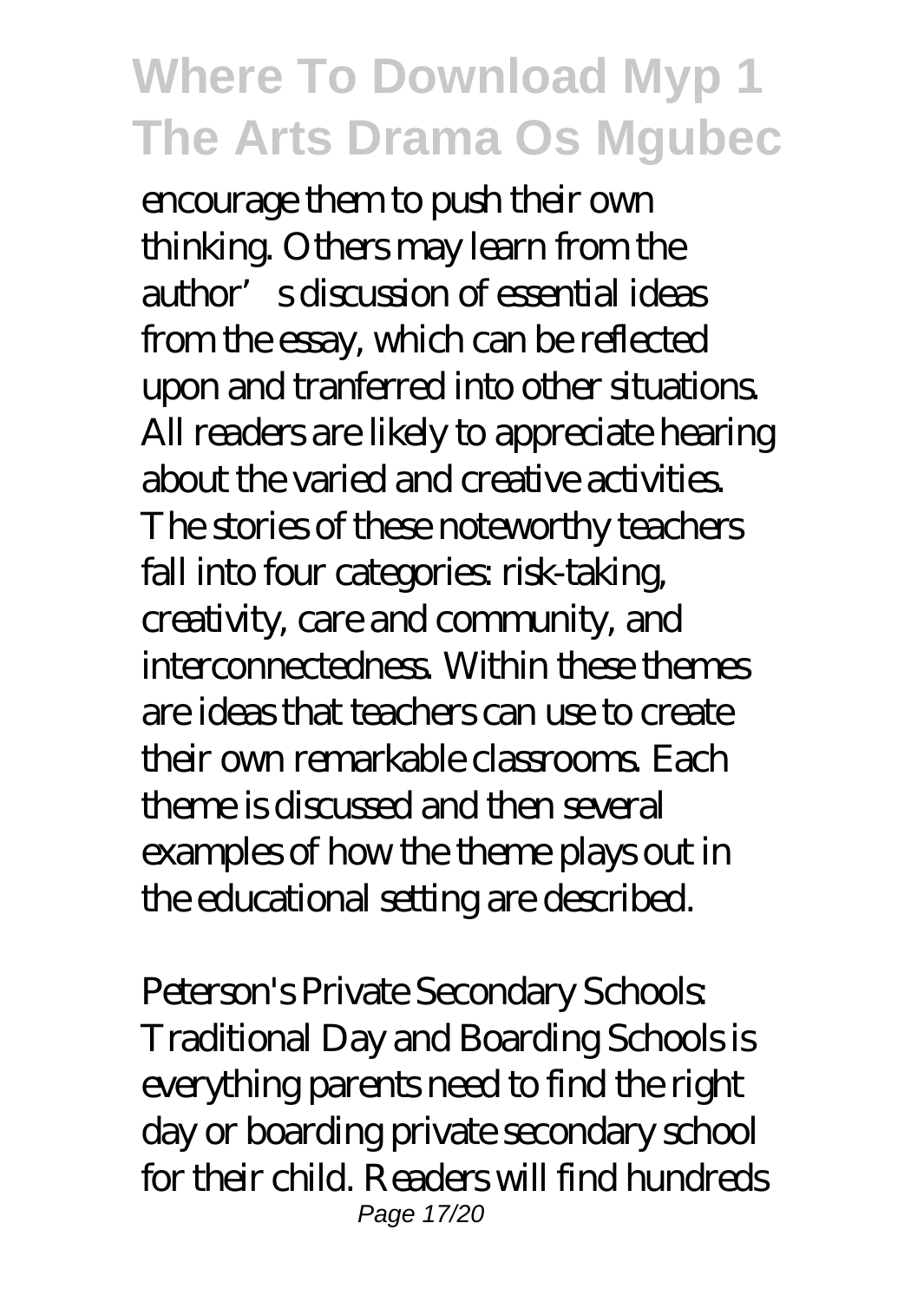of school profiles plus links to informative two-page in-depth descriptions written by some of the schools. Helpful information includes the school's area of specialization, setting, affiliation, accreditation, subjects offered, special academic programs, tuition, financial aid, student profile, faculty, academic programs, student life, admission information, contacts, and much more.

Peterson's Private Secondary Schools is everything parents need to find the right private secondary school for their child. This valuable resource allows students and parents to compare and select from more that 1,500 schools in the U.S. and Canada, and around the world. Schools featured include independent day schools, special needs schools, and boarding schools (including junior boarding schools for middle-school students). Helpful Page 18/20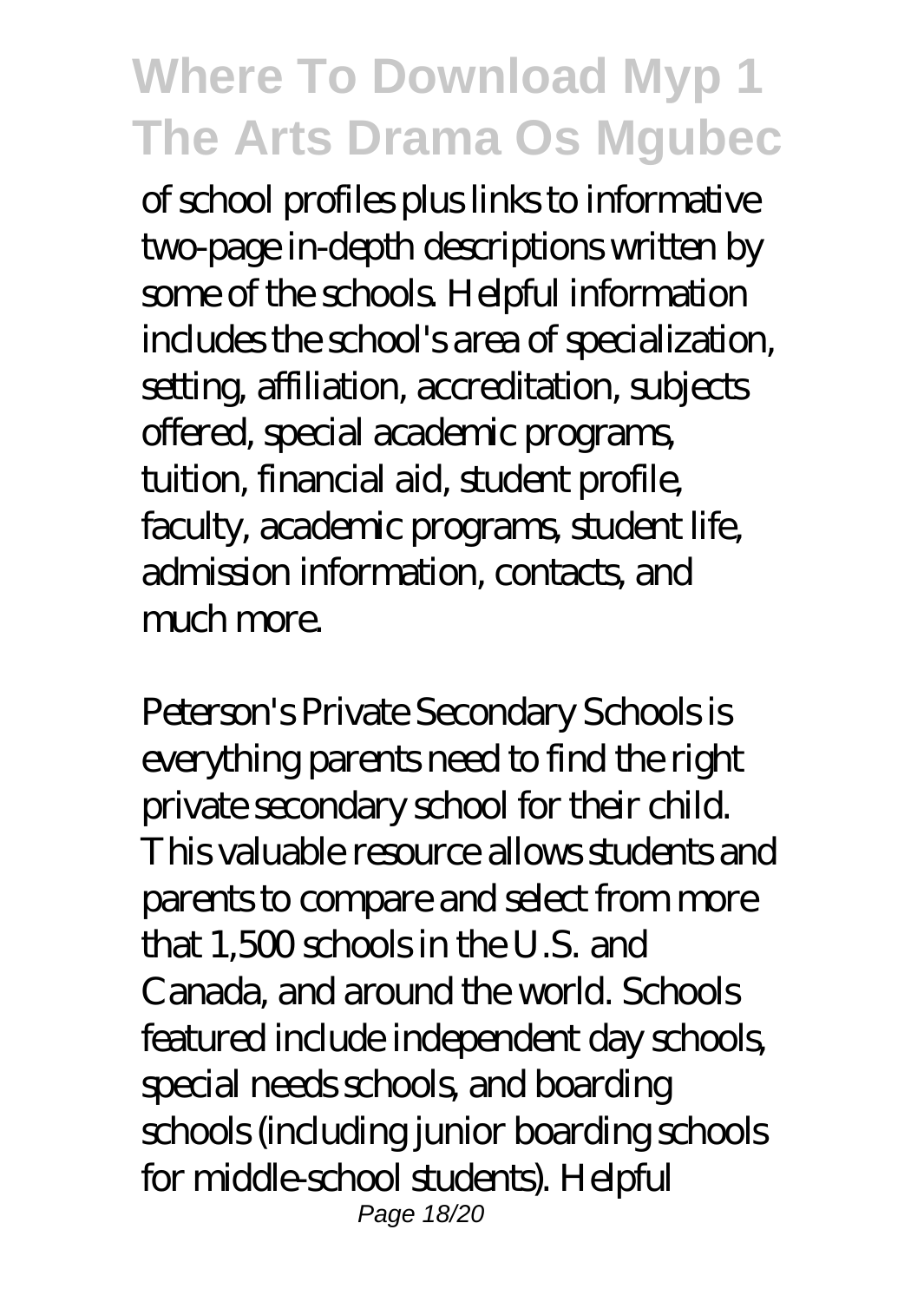information listed for each of these schools include: school's area of specialization, setting, affiliation, accreditation, tuition, financial aid, student body, faculty, academic programs, social life, admission information, contacts, and more. Also includes helpful articles on the merits of private education, planning a successful school search, searching for private schools online, finding the perfect match, paying for a private education, tips for taking the necessary standardized tests, semester programs and understanding the private schools' admission application form and process.

This yearbook is the official guide to schools offering the International Baccalaureate Diploma, Middle Years and Primary Years programmes. It tells you where the schools are and what they offer, and provides up-to-date information about Page 19/20